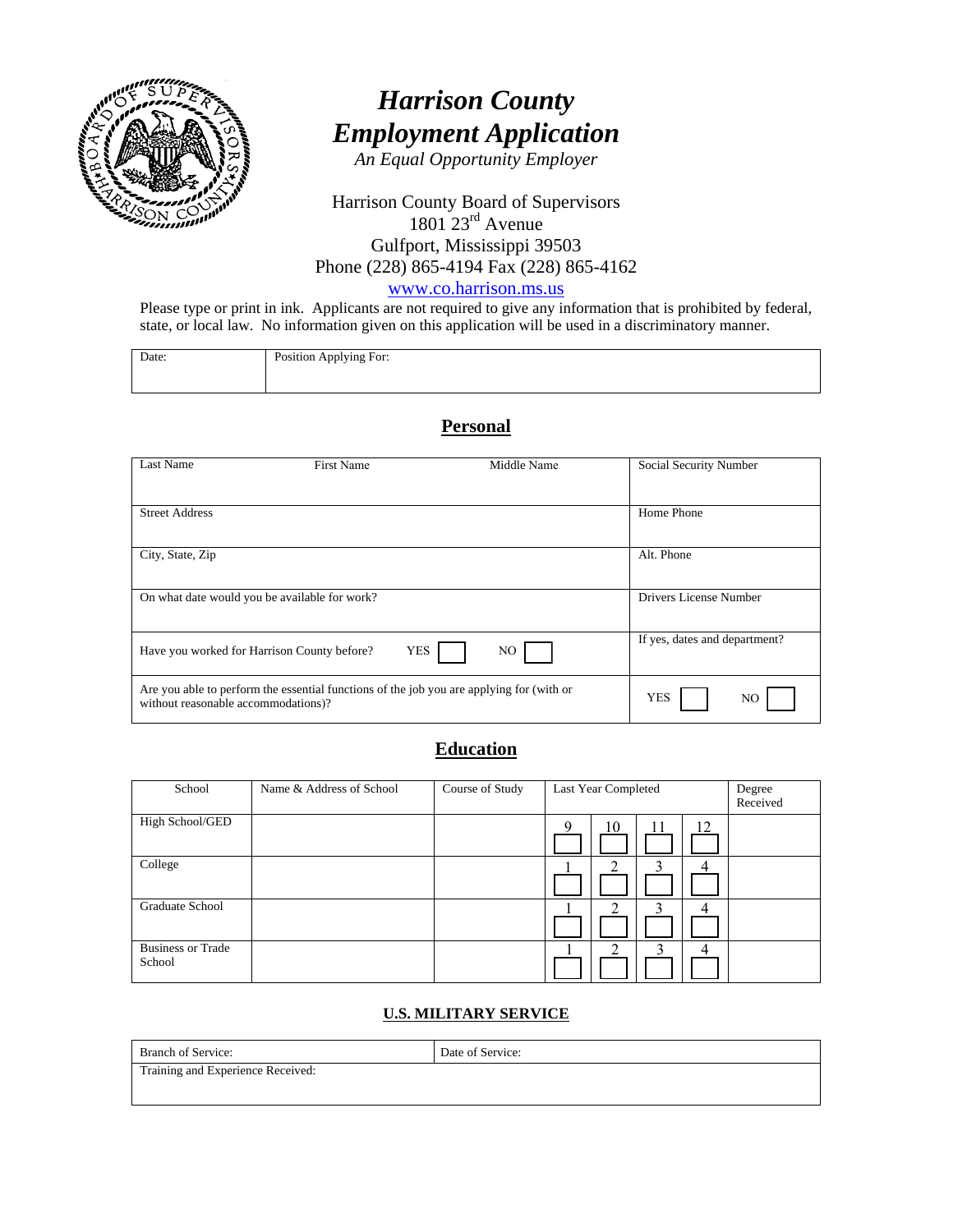#### **EMPLOYMENT RECORD**

List present and past employment, beginning with the most recent. You may attach a resume as supplemental information.

| Name & Address of Employer |  | From<br>Mo./Yr.   | T <sub>o</sub><br>Mo/Yr. | Salary | Reason for leaving |
|----------------------------|--|-------------------|--------------------------|--------|--------------------|
|                            |  |                   |                          |        |                    |
|                            |  |                   |                          |        |                    |
|                            |  |                   |                          |        |                    |
| <b>Position Title</b>      |  |                   | Supervisor               |        | Phone Number       |
| Description of work:       |  |                   |                          |        |                    |
|                            |  |                   |                          |        |                    |
|                            |  |                   |                          |        |                    |
|                            |  |                   |                          |        |                    |
| Name & Address of Employer |  | From<br>$Mo./Yr.$ | To<br>Mo/Yr.             | Salary | Reason for leaving |
|                            |  |                   |                          |        |                    |
|                            |  |                   |                          |        |                    |
|                            |  |                   |                          |        |                    |
| <b>Position Title</b>      |  |                   | Supervisor               |        | Phone Number       |
|                            |  |                   |                          |        |                    |
| Description of work:       |  |                   |                          |        |                    |
|                            |  |                   |                          |        |                    |
|                            |  |                   |                          |        |                    |
| Name & Address of Employer |  | From<br>Mo./Yr.   | To<br>Mo./Yr.            | Salary | Reason for leaving |
|                            |  |                   |                          |        |                    |
|                            |  |                   |                          |        |                    |
|                            |  |                   |                          |        |                    |
| <b>Position Title</b>      |  |                   | Supervisor               |        | Phone Number       |
|                            |  |                   |                          |        |                    |
| Description of work:       |  |                   |                          |        |                    |
|                            |  |                   |                          |        |                    |
|                            |  |                   |                          |        |                    |
|                            |  |                   |                          |        |                    |

Please list any additional skills or qualifications that relate to your ability to perform the job for which you have applied; licenses, professional types of machinery, equipment you operate, etc.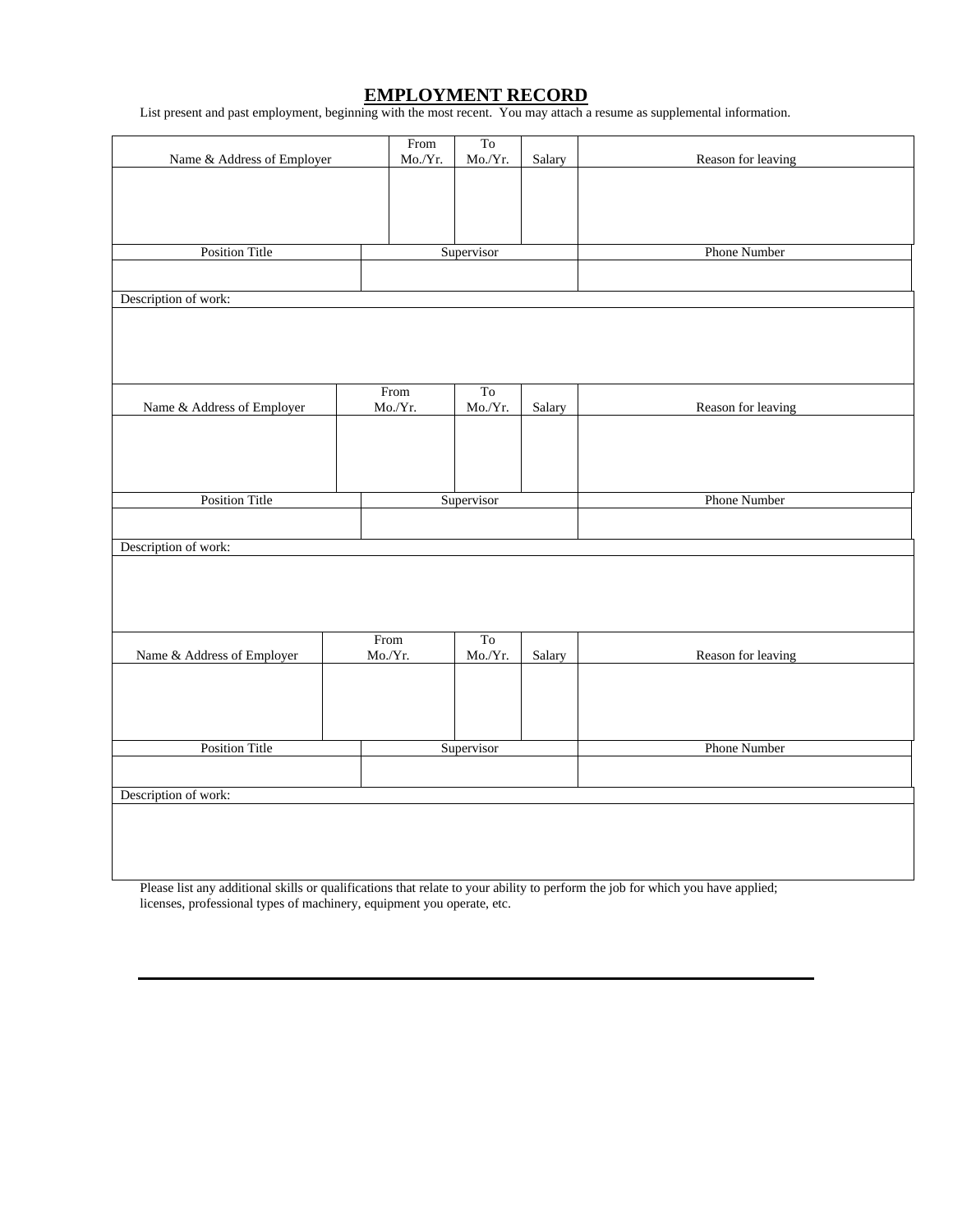| Name & Occupation | <b>Address</b> | <b>Phone Number</b> |  |  |  |
|-------------------|----------------|---------------------|--|--|--|
|                   |                |                     |  |  |  |
|                   |                |                     |  |  |  |
|                   |                |                     |  |  |  |

Do you have any relatives employed by Harrison County or elected to an office in Harrison County?  $\Box$  YES  $\Box$  NO List Name(s) and Department:

## **BACKGROUND**

Have you ever been convicted of a felony? If yes, please provide the following for each offense:  $\Box$  YES  $\Box$  NO (a) charge/description of crime (b) the date of conviction (c) the city and state, and (d) the action taken.

## **AGREEMENT**

 $\Box$ 

I certify that all the foregoing statements are complete, true and correct. in consideration of the employment sought, I hereby authorize the County to investigate and request former employment to furnish any information concerning me, and I release them from any and all liabilities or damages due to furnishing truthful information.

I hereby agree, on request to undergo physical examination by a physician designated by the County at the County's expense and to also undergo future physical examinations that the County may require for continued employment and to be photographed. I further agree that I will submit to pre-employment drug testing, and if I am hired, I understand and agree to a pre-employment review of my motor vehicle record and, if I am employed and operate County vehicles or other similar equipment, to a periodic review of my motor vehicle record. I agree to conform to the rules and regulations of the County and understand that my employment and compensation may be terminated with or without cause and with or without notice any time at the option of either the County or myself. I further understand that no employment contract exists or is created by the implementation of any County personnel policies and that no representative of the Count has authority to enter into an agreement with me for employment of any specified period of time, or to make any agreement with me; contract to the foregoing; and also that any employee of Harrison County may be terminated at any time with or without cause.

In addition, I understand that this employment application is not an employment contract. I understand that misrepresentation or omission of facts called for is cause for rejection of the application, or dismissal, if I discovered after I am hired.

\_\_\_\_\_\_\_\_\_\_\_\_\_\_\_\_\_\_\_\_\_\_\_\_\_\_\_\_\_\_\_\_\_\_\_\_\_\_\_\_\_\_\_\_\_\_\_\_\_\_\_\_\_\_\_\_\_\_\_\_\_\_\_\_\_\_\_\_\_\_\_\_